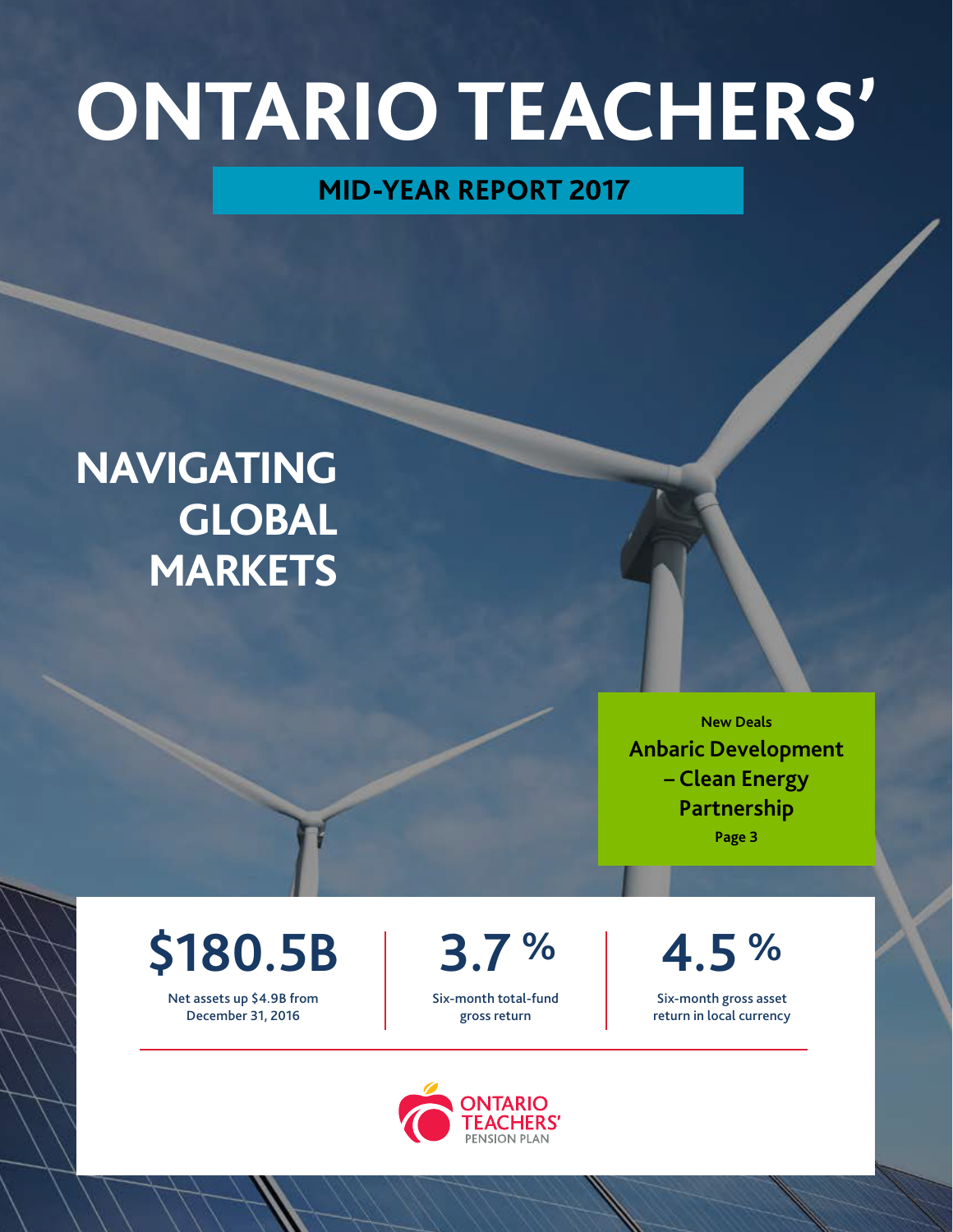# **MID-YEAR HIGHLIGHTS**

"At Ontario Teachers', our investment portfolio is designed for stable performance in a variety of market conditions. Our international team of investment professionals is focused on identifying opportunities to help deliver sustainable pensions to our members."

**Ron Mock, President and Chief Executive Officer** 



### Currency impact on total-fund gross return

Gross asset return in local currency was 4.5%, but we report assets and liabilities in Canadian dollars. The plan invests in 37 currencies around the world. In the first half of 2017, the appreciation of the Canadian dollar had a -0.8%, or -\$1.4 billion, impact on the plan's total-fund gross return.

**4.5% Six-month gross asset return in local currency** 



**in net assets** 

### Total-fund return

Net assets increased to \$180.5 billion at June 30, 2017, with a total-fund gross return of 3.7% (3.6% net of investment administrative expenses).

> **3.7% Six-month total-fund gross return**



## Infation protection restored to 100%

In June, as a result of the preliminary surplus reported as of January 1, 2017, Ontario Teachers' Federation (OTF) and the Ontario government, which jointly sponsor the pension plan, announced that they will use surplus funds to restore full inflation protection for retired members and decrease contribution rates by 1.1% for active members. Both changes are effective January 1, 2018.

## A history of successful returns

#### **INVESTMENT PERFORMANCE**

(percent)

#### **GROSS RETURNS1**



<sup>1</sup> Net of trading costs, investment management expenses and external management fees, but before Ontario Teachers' investment administration expenses.

<sup>2</sup> Net returns include Ontario Teachers' investment administrative expenses.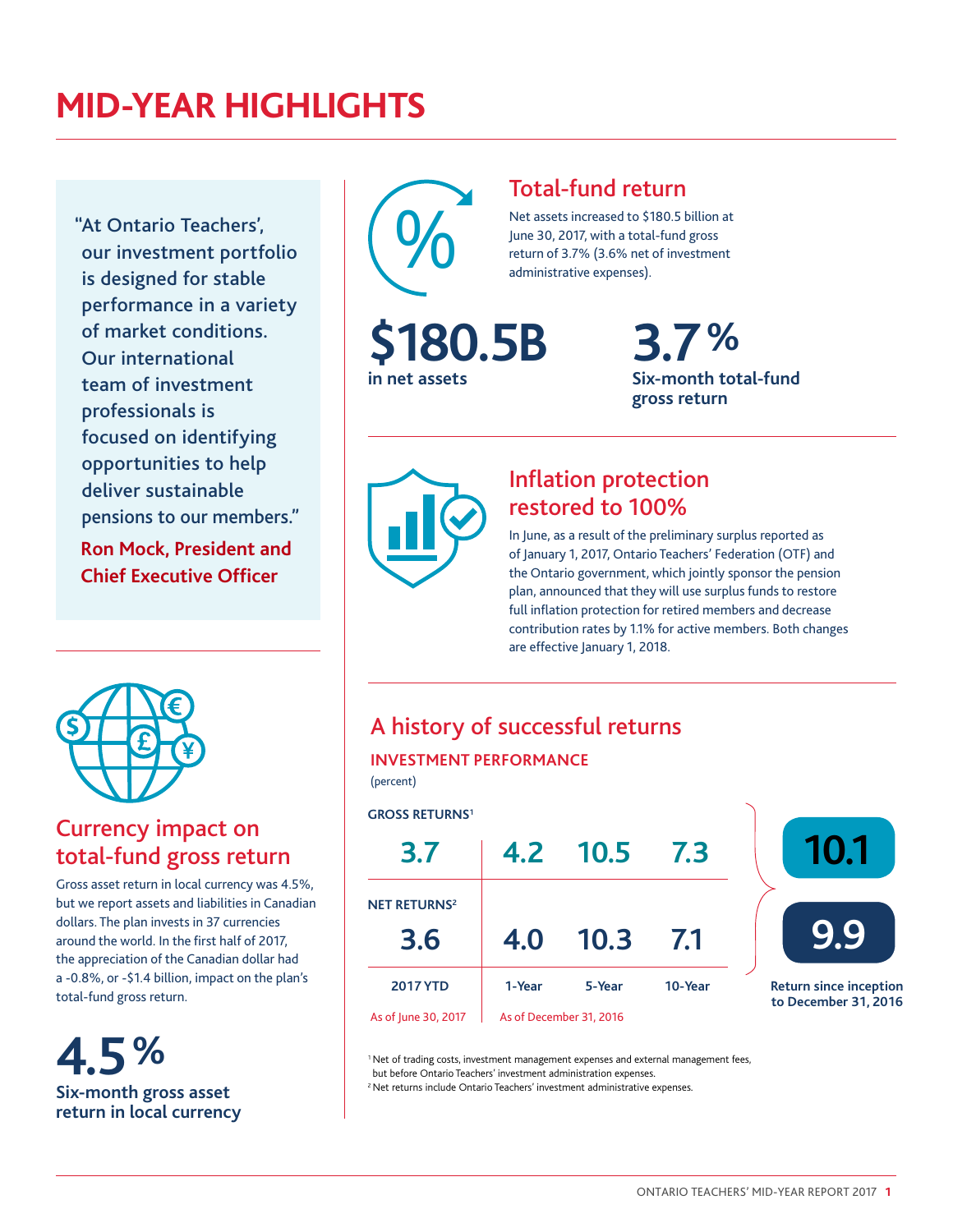# **EVOLVING ASSET MIX**

### **DETAILED ASSET MIX1**

|                              | June 30, 2017          |             |
|------------------------------|------------------------|-------------|
|                              | (Canadian \$ billions) | (percent)   |
| Equity                       |                        |             |
| Publicly traded              | 36.3                   | 20          |
| Non-publicly traded          | 28.8                   | 16          |
| <b>Fixed income</b>          |                        |             |
| <b>Bonds</b>                 | 42.0                   | 24          |
| Real-rate products           | 20.2                   | 11          |
| <b>Inflation sensitive</b>   |                        |             |
| Commodities                  | 5.5                    | 3           |
| Natural resources            | 5.8                    | 3           |
| Inflation hedge              | 11.5                   | 6           |
| <b>Real assets</b>           |                        |             |
| Real estate                  | 24.4                   | 14          |
| Infrastructure               | 18.9                   | 11          |
| Real-rate products           | 1.6                    | 1           |
| Credit                       | 11.6                   | 7           |
| Absolute return strategies   | 10.5                   | 6           |
| Overlay                      | (0.4)                  | $\mathbf 0$ |
| Money market                 | (38.7)                 | (22)        |
| Net investments <sup>2</sup> | 178.0                  | 100         |

"At Ontario Teachers', we have a philosophy that a robust portfolio must diversify risk and generate returns across market scenarios. We are pleased to announce strong investment results in our first mid-year report, despite a complicated market environment."

**Bjarne Graven Larsen, Executive Vice-President and Chief Investment Officer** 

<sup>1</sup> Comparable mid-year figures will be published annually when they become available in 2018.

<sup>2</sup> Net investments, which comprise investments less investment-related liabilities per the June 30, 2017,

Condensed Interim Consolidated Statement of Financial Position, exclude all other assets and liabilities.

### **ASSET CLASSES REDEFINED IN 2017**

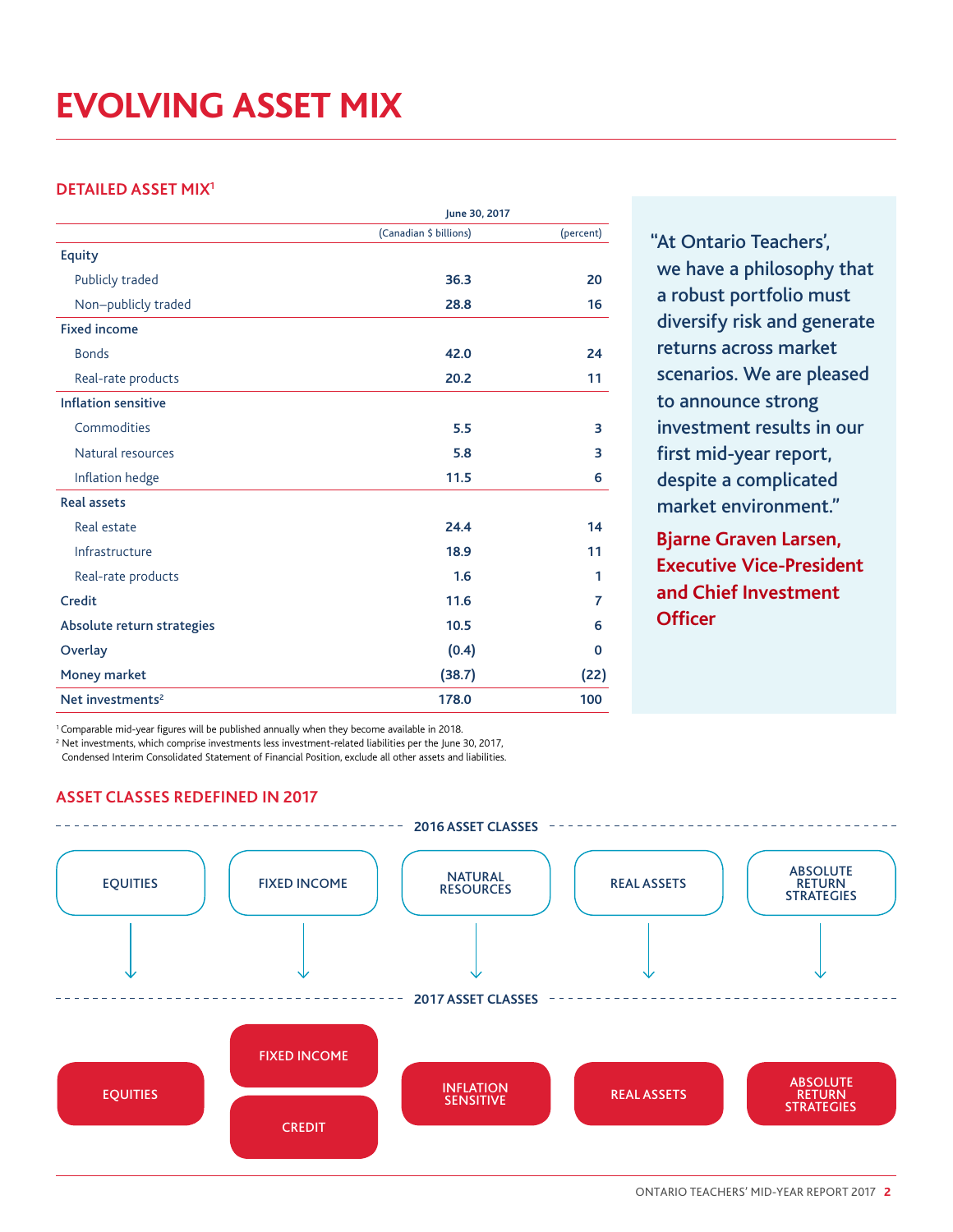# **INVESTING IN RELATIONSHIPS**

At Ontario Teachers', we believe that relationships and returns are inextricably linked. For more than 25 years, we have shown that we can best meet our members' retirement needs by working with partners who share our investment and business goals.

### Year-to-date deal highlights



**High Speed 1 (HS1)** Ontario Teachers' agrees to sell its interest in highspeed rail line HS1. Our investment led to significant regeneration in many areas along the route, reinforced the ongoing attractiveness of investing in the U.K., and was a winning transaction across the board.



**Mémora** This investment in Spain's leading funeral services provider expands Ontario Teachers' footprint in the European funeral services sector, with a focus on continued growth and bestin-class customer relations.

**CareerBuilder** Ontario Teachers' acquires a stake in CareerBuilder, which helps employers around the world find, hire and manage great talent. The transaction is a clear demonstration of Ontario Teachers' focus on strategic partnerships with aligned investors and talented leadership teams.



**Intact Financial** Ontario Teachers' provides equity fnancing to help fund Intact Financial's acquisition of OneBeacon Insurance, the insurer's first major investment outside of the Canadian market.



**OGF** Ontario Teachers' becomes the majority shareholder in France's leading funeral services provider, OGF, underscoring the plan's mandate of investing in companies with stable longterm growth and proven track records.



**Spandana Sphoorty Ontario Teachers' Hong Kong Private Capital** team makes its frst direct investment in India with the acquisition of a stake in Spandana Sphoorty, a leading micro-fnance institution offering loans to women of low-income households.



**MapleCo** Ontario Teachers' invests in MapleCo, a newly formed smart meter provider in the U.K. that will contribute to Great Britain's move to more efficient and affordable energy supplies by funding the purchase and installation of smart gas and electricity meters.



**Anbaric** Ontario Teachers' and Anbaric form a partnership to develop clean energy infrastructure projects in North America. The investment taps into the sector's exciting and growing potential, and will allow the plan to participate in projects that support the transition to a low-carbon economy.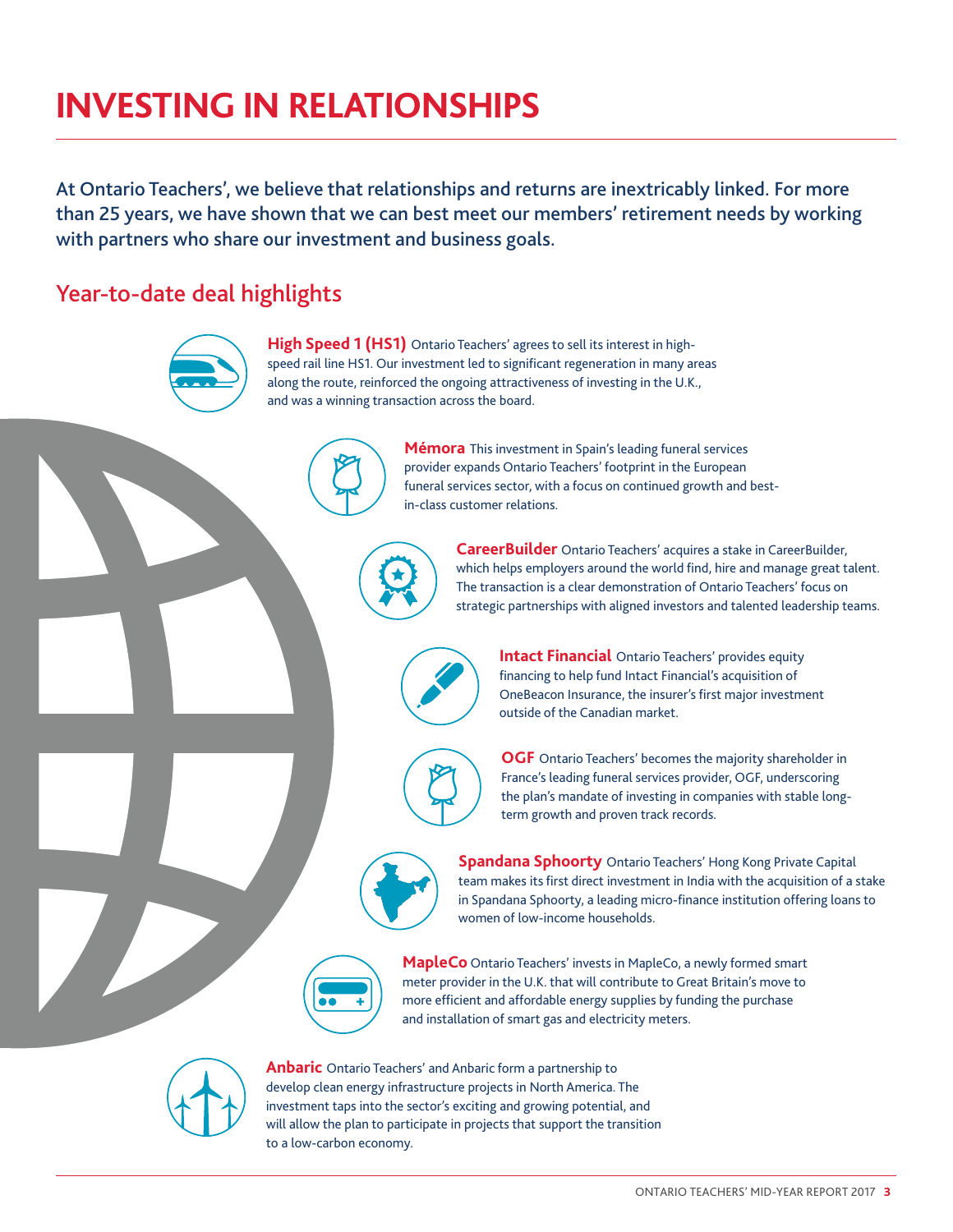# **GOOD GOVERNANCE MEANS GOOD BUSINESS**

The first half of every year is proxy voting season. It has been a long-held belief and key pillar of our investing philosophy that good governance means good business. To be sure, one of our most important rights as public company investors is the right to vote. For that reason, our objective is to vote every single share of every company we own for every shareholder meeting. We ensure that our votes are cast in a manner consistent with our Corporate Governance Principles and Proxy Voting Guidelines and in the best economic interests of company shareholders over the long term.



**Proposals voted as at June 30, 2017: 19,290 Meetings voted as at June 30, 2017:** 

**1,394** 

### Proxy voting **GEOGRAPHIC BREAKDOWN OF MEETINGS VOTED**





## Ontario Teachers' joins the board of the ICGN

Ontario Teachers' head of corporate governance, public equities, Paul Schneider, has been named to the board of the International Corporate Governance Network (ICGN), a global investor-led organization of governance professionals. Members of the ICGN include institutional investors based in 47 countries, who collectively manage some US\$26 trillion in assets.



## Ontario Teachers' recognized by Women in Capital Markets

Ontario Teachers' CEO Ron Mock and Senior Managing Director for Private Capital Jane Rowe are recognized by Toronto-based Women in Capital Markets as two of 16 corporate leaders who have pushed the boundaries in the advancement of women in Canada.

Holding ourselves accountable to provide a supportive work environment that allows our female employees especially to juggle work–life balance is key. We understand that being supportive of job sharing, flexible work arrangements, different career paths and alternative management styles is genuinely needed if we want to attract, develop and retain the best talent.